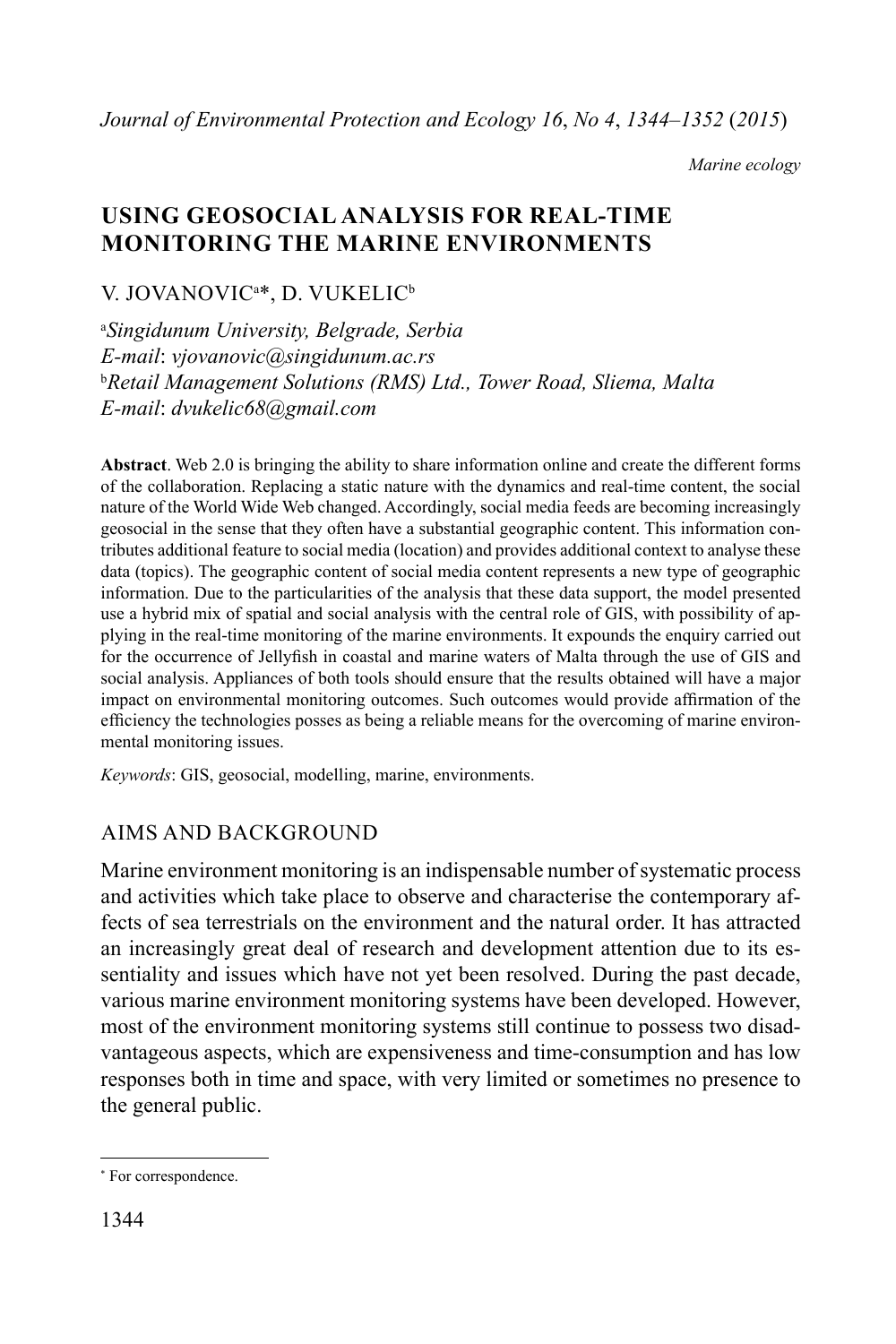With the appearance of Web 2.0, ubiquitous computing and corresponding technological advancements social networks have become massively popular, especially during the last decade. The term social networks refers to a different spectrum of digital interaction and information platforms. It includes blogs (e.g. Twitter, Blogger, WordPress,), digital social services (e.g. Facebook, Google+) and multimedia content sharing services (YouTube). Although they are distinguishable, these social media services share the common goal of enabling the general public to contribute, disseminate and exchange information<sup>1</sup>. At the same time, social media content is rapidly increasing. Facebook announced in 2012 that its system deals with petabyte scale data as it processes 2.5 billion content elements and over 500 TB of data daily<sup>2</sup>.

The geographic content of social media content represents a new type of geographic information. It that can be 'collected' from social media feeds and can be referred to as ambient geographic information – AGI (Ref. 3). Although, it might be related with the originator of feed, most of the time it is embedded in the content of these feeds, often across the content of numerous entries rather than within a single one and has to be somehow extracted.

In this paper, the model for real-time monitoring of marine environments will be outlined using geosocial analysis. Based on this model the software application is developed and tested in the pilot project.

#### MODEL DESCRIPTION

Currently, social media services offer a wide range of platforms using various technologies. As a result, their content tends to be very diverse both in the content itself – ranging from text to photos and videos – and in form, ranging from structured content to semi- or non-structured content. In addition, the form of raw social media data tends to be unstructured or ill-defined, making valuable knowledge hidden and limiting the capability to process it through automation<sup>4</sup>.

Geosocial data are also differentiated from 'traditional' geospatial information due to their complexity. Specifically, they are predominantly linked information; links are created among users to establish a social network and among words to define a 'topic' that is communicated through pieces of information. It is analogous to information aggregation in a Geosensor network<sup>5</sup>, where each sensor contributes a piece of information, but it is through across an aggregation that the observed event is revealed in all its complexity. When it comes to social media, people act as sensors too, reporting their observations in the form of multimedia feeds, and the challenge is to compose these fragmented contributions into a bigger picture, overcoming the limitations of individual perception. However, the Social network feeds allow for the first time to explore the physical presence of people together with their online activities, enabling us to link the cyber and physical spaces on a massive scale.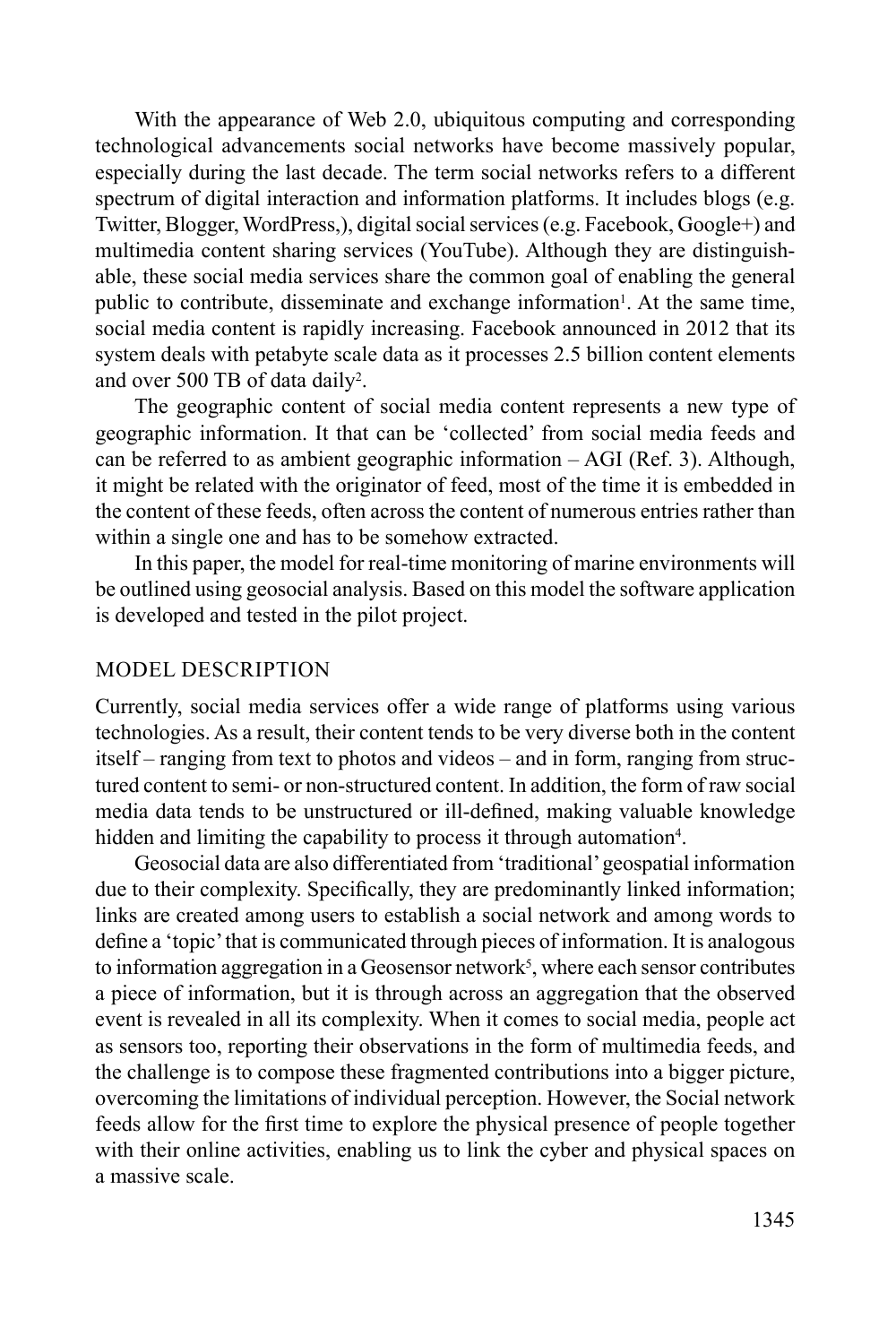In the following model (Fig. 1) GIS has the central role as it uses spatiotemporal (space-time) location as the key index variable. GIS software is now usually marketed as combination of various interoperable applications and API (Ref. 6). The manipulation of data can be made through: browsing, altering data structure, querying and analysis<sup>7</sup>.



**Fig. 1**. Model description

Data source serves as a directory of the different source types that can provide data/information to the analysis framework. This information is uniquely identified. Such source-specific attributes, which are driven by the characteristics of each social media source<sup>8</sup>, are regarded as source dependent and therefore after the extraction of the data the process of the normalisation data will be necessary.

Spatial information for social media feeds can be inferred indirectly from content analysis, or it can be extracted directly from the data itself. It is important to highlight various forms of this Geolocation content, as it was already mentioned in the works of Croitoru et al.<sup>9</sup> and Crooks et al.<sup>10</sup>

Attribute data (Date and Time) can typically be found in all social media platforms. In this model, date and time information is embedded with each entry instance along with a time stamp-type identifier.

Attribute data (Keywords and meta data) are the parts of a social media entry. Users contribute keywords or tags, like hashtags  $(\#)$  to emphasise views and ideas and engage other users<sup>11</sup>. Hashtags also support the building of semantic networks by allowing individual tweets to be linked thematically based on their content.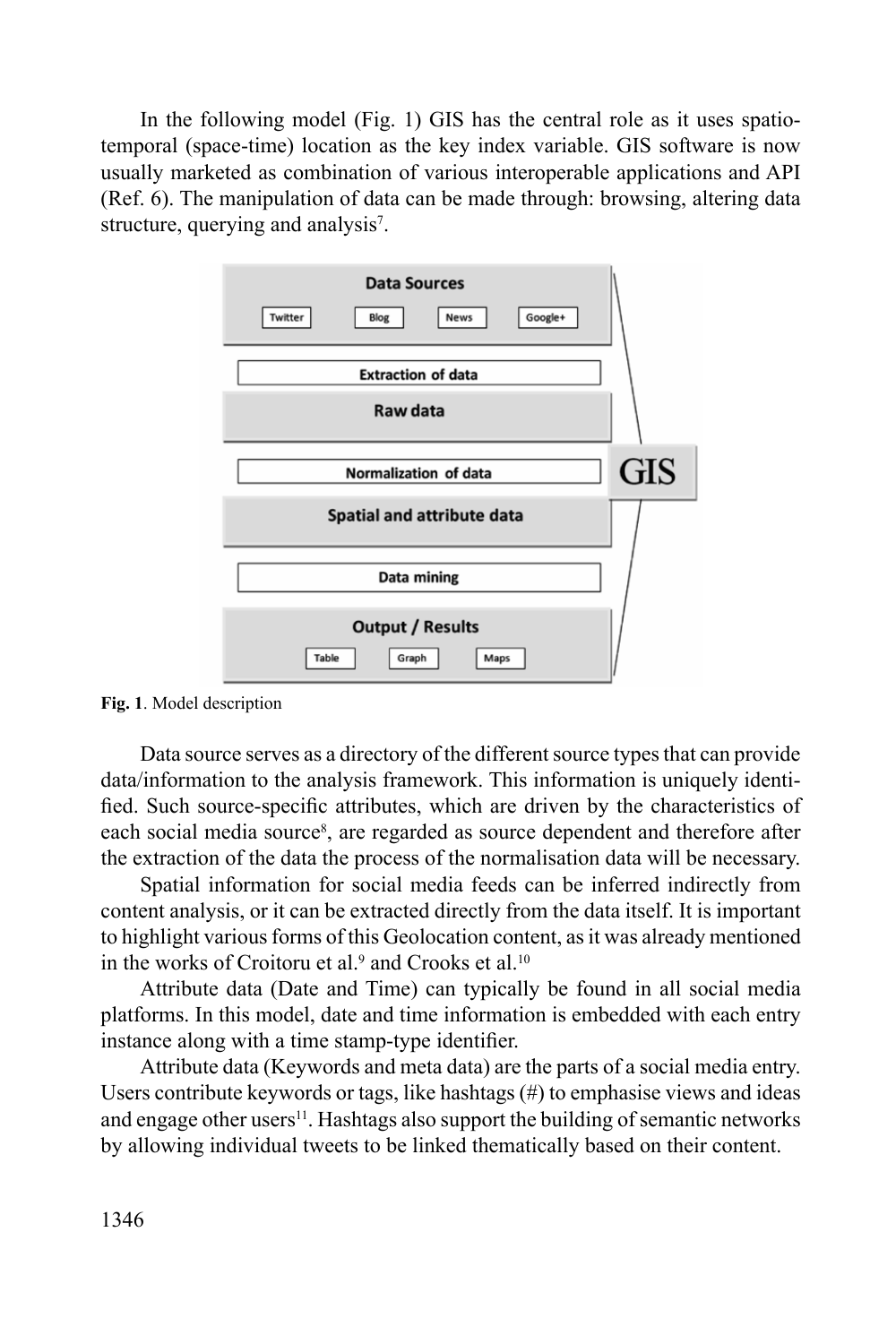GIS with the capability to operate with the different type of the data (attribute and spatial), has the central role of 'converting' social media data into structured geosocial information from which knowledge can be extracted through further analysis. GIS enables the different outputs of the results like: map, tables, graphs.

Based on this model, new software application 'GeoSocioMonitor' was created. It includes extraction of the data from the different sources, processing raw data to get relevant spatial and attribute data, normalisation of the data and output of the results.

#### RESULTS AND DISCUSSION

Over the last decade, due to increased fishing pressure, anthropogenic eutrophication and global warming, many marine zooplankton communities have changed toward increasing dominance of harmful gelatinous species<sup>12</sup>. This, along with the occurrence of some outbreaks, has resulted in a greater degree of attention being devoted recently to jellyfish<sup>13</sup>. Such an avid interest has generally revolved around stinging gelatinous species, in view of their impact on the bathing amenity of coastal areas<sup>14</sup> and other effects<sup>15</sup>.

However, very few studies on the occurrence of such species in Maltese coastal waters have been published to date, with most recent sightings being reported in media portals, mostly newspapers.

The Spot the Jellyfish initiative was launched by the staff at the IOI-Malta Operational Centre of the University of Malta in June 2010 as a citizen science initiative targeting the sighting of jellyfish species by the public in Maltese coastal waters. Although, it did not attract a big number of people, it is a valid source which was used to compare the results with 'GeoSocioMonitor' pilot project.

The pilot project used 'GeoSocioMonitor' software to monitor Twitter, Google+, News and Blogs for any activity related with jellyfish inhabiting or approaching the Maltese shores from 01.07.2015 to 15.08.2015. The search engine is based on the different meta data with date/time information. The attribute data and spatial data are extracted based on the combination of the following keywords: Jellyfish, Malta, Tuffieha, Golden Bay, Mellieha, Sliema. Tuffieha, Golden Bay, Mellieha and Sliema are the geographical locations related with bathing areas and beaches in Malta. Twitter data, in cases where geocoding information was available, were tagged with the corresponding, above-mentioned, geographical areas.

In the first level of the processing data, the raw data are collected. The software is scheduled to run as a background process in order to pick up the real time information. The second level of processing data is applied to get relevant information about spatial and attributable information, normalising the data in the forms of the tables and output the results in the form of graphs and maps.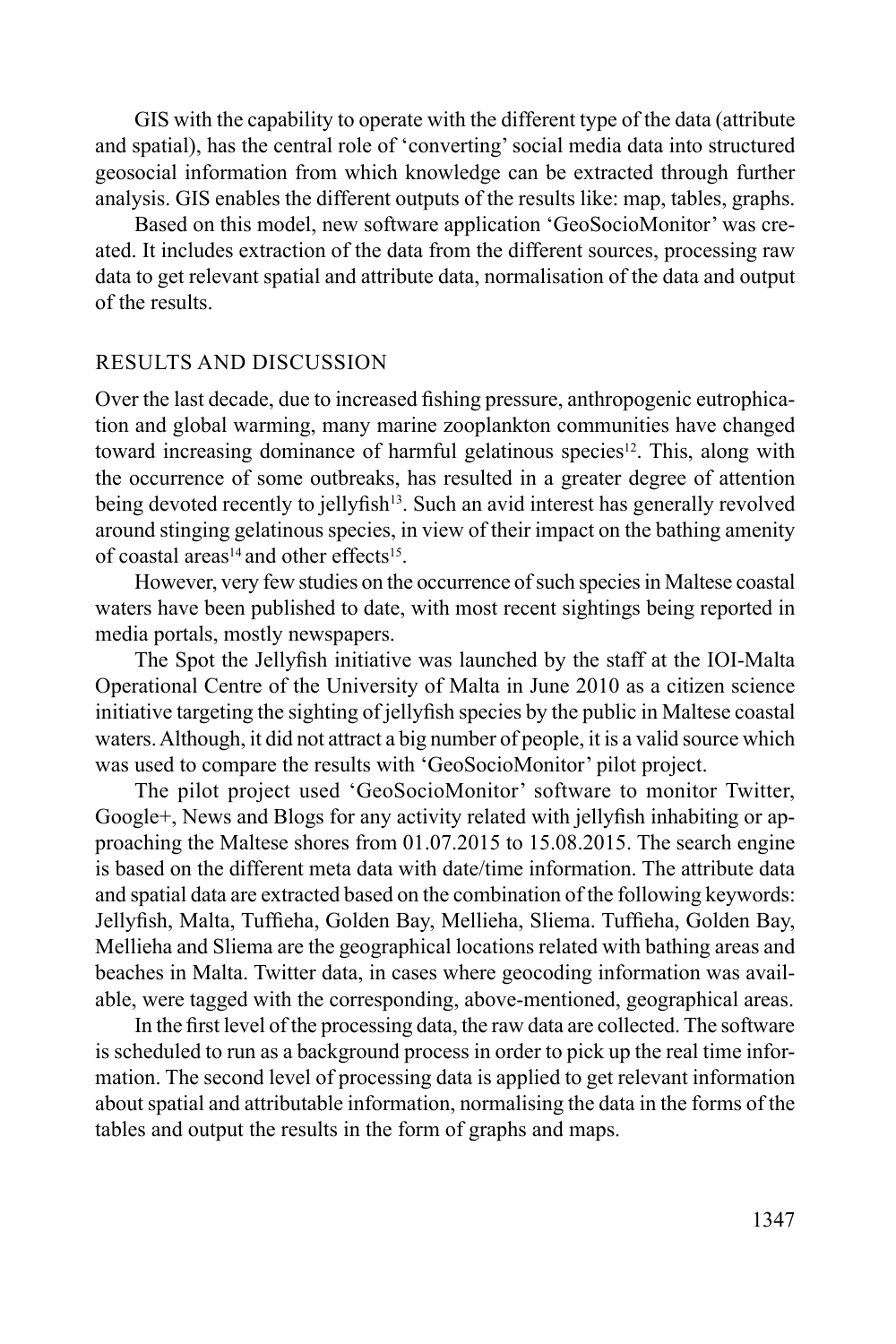The results are clearly indicating the 'quantity supremacy' of Twitter compared to other sources of data (Fig. 2). Limited number of the characters and possible 'involvement' in a 'discussion' makes Twitter one of the ideal social network media for the real time exchange of the information. Presenting the results in the percentage of the number of feeds, it provides further justification for the evidence of the Twitter grandness (Fig. 2). Google+ obtained an interesting position of close to 30% of total feeds – still finding the right place in the areas of the social networks – gaining the popularity. Blogs are the source of the data which can not be expected to have many feeds, but are a very valuable source of information and could be used to compare the validity of previously mentioned data. Even more so, the category of the news will be obtaining only an increasing number of the feeds if there is an event which might cause a big impact on the public.



**Fig. 2**. Number and the percentage of the feeds from the different data sources

By comparing the results of the different data sources in the complete timeline, it could be seen there are corresponding trends, especially when the score of the events were at their highest (Fig. 3). This is an important part of the model where the analysis of the different data sources gives the indication of the reliability of the results. The results for the 'pick' period (27.07.2015–03.08.2015) showed the common corresponding trends for the different data sources (Fig. 4).

Comparing the results between GeoSocioMonitor and the Spot the Jellyfish for the 'pick' period – the highest number of the events – showed the close matches between these two (Fig. 5). However, it should be highlighted there are still a small number of inputs and further tests which need to be carried out.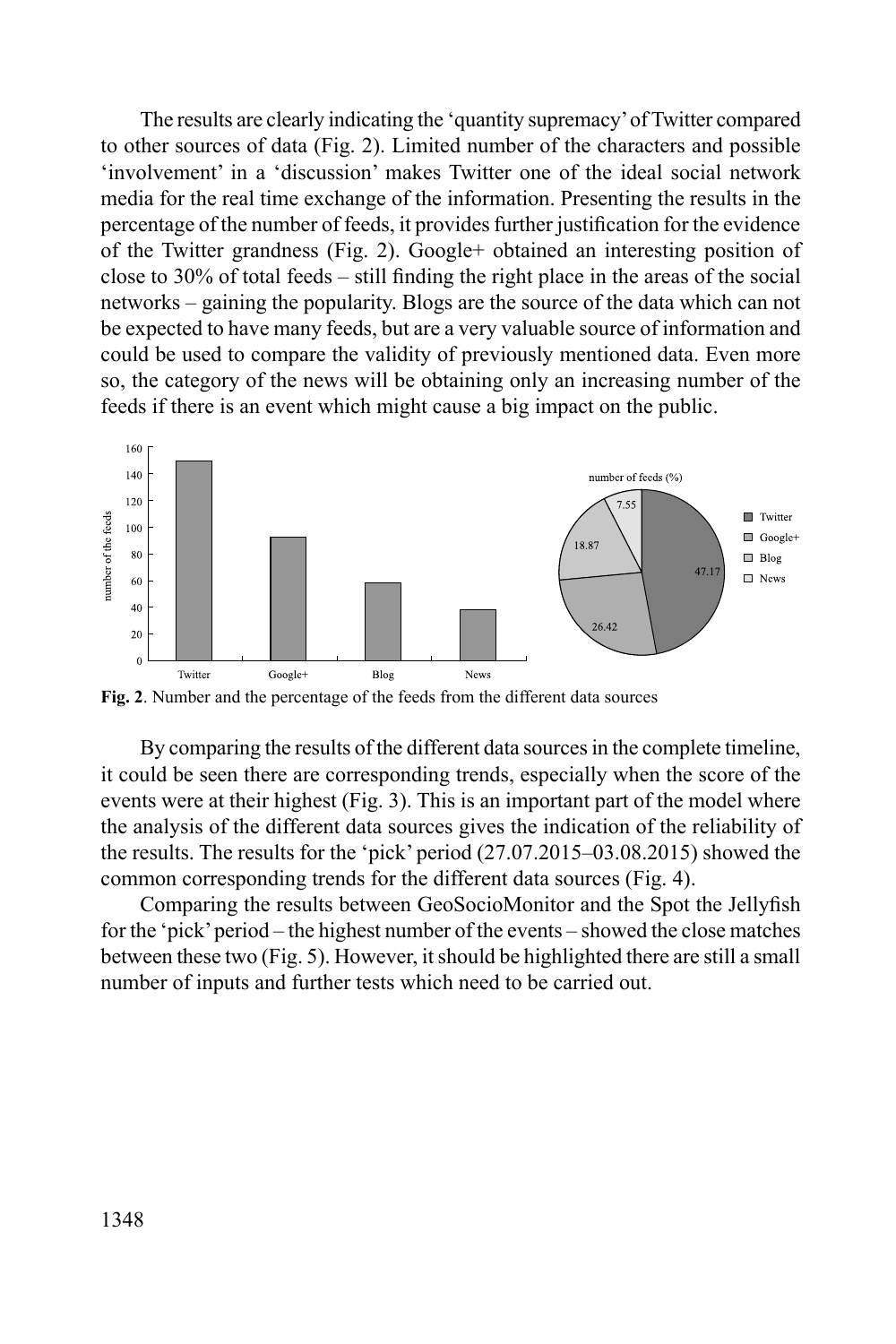

**Fig. 3**. The feeds in the timeline from the different data sources



**Fig. 4**. The pick of the data and the trends related with the different geographic locations



**Fig. 5**. Comparing the results of GeoSocioMonitor project and the Spot the Jellyfish for the pick period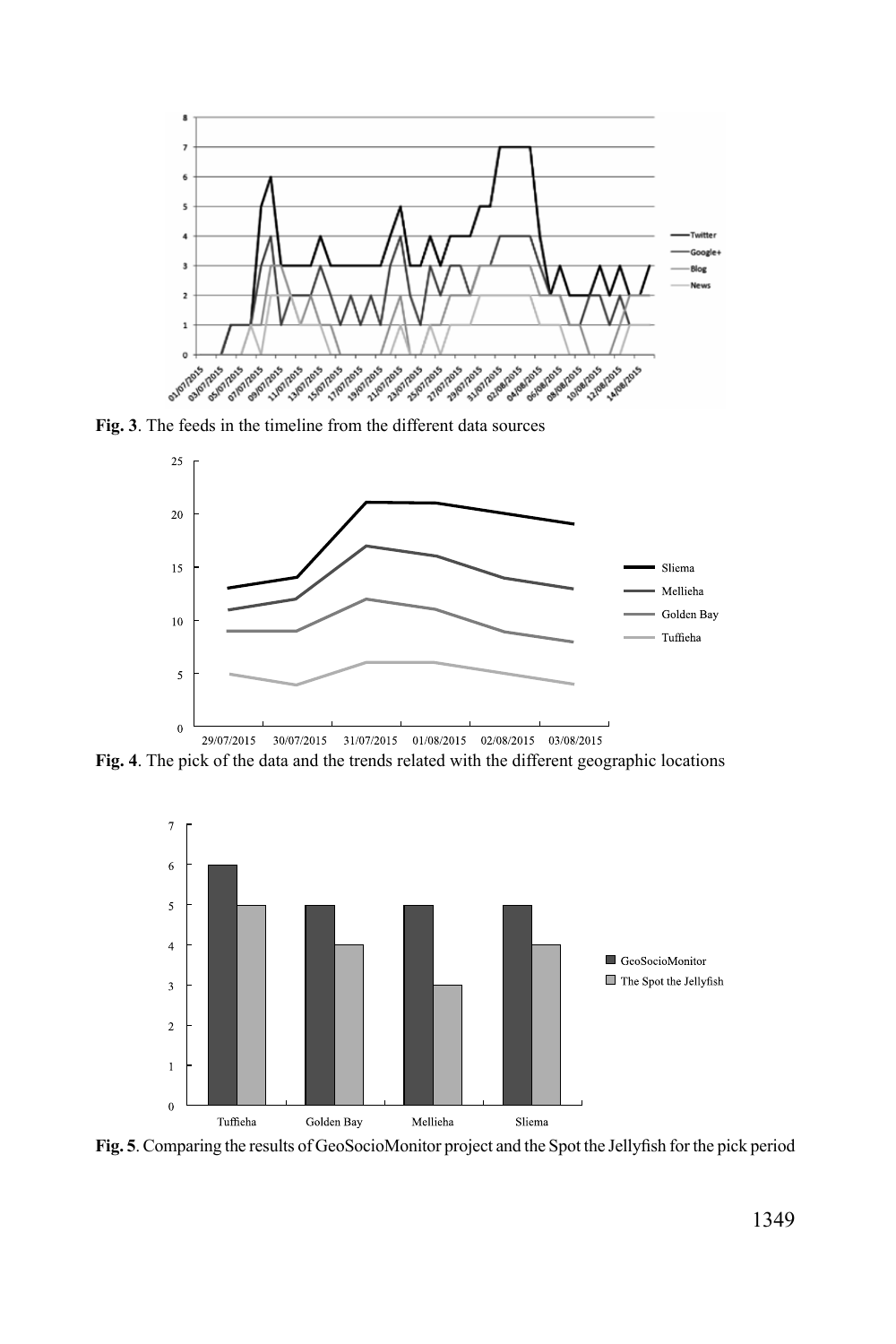GeoSocioMonitor software (as part of GIS) includes the possibility to create the maps with the real-time monitoring the marine environments. Figure 6 shows the distribution of the Jellyfish for 01.08.2015 at 10.00 h, Fig. 7 – the same day at 13.00 h, and Fig. 8 – at 16.00 h. The maps could be created at any point in time during the observation, but here the results were presented for three 'snapshots' for the same day. In this way, the main features of the time evolution of the monitored variable are evidenced and useful information could be obtained for further predictions of the running process<sup>16</sup>. This visualisation gives clear indication about the trends in the real-time monitoring the marine environments.



**Fig. 6**. Maps of spotted Jellyfish from GeoSocioMonitor for 01.08.2015 at 10.00 h



**Fig. 7**. Maps of spotted Jellyfish from GeoSocioMonitor for 01.08.2015 at 13.00 h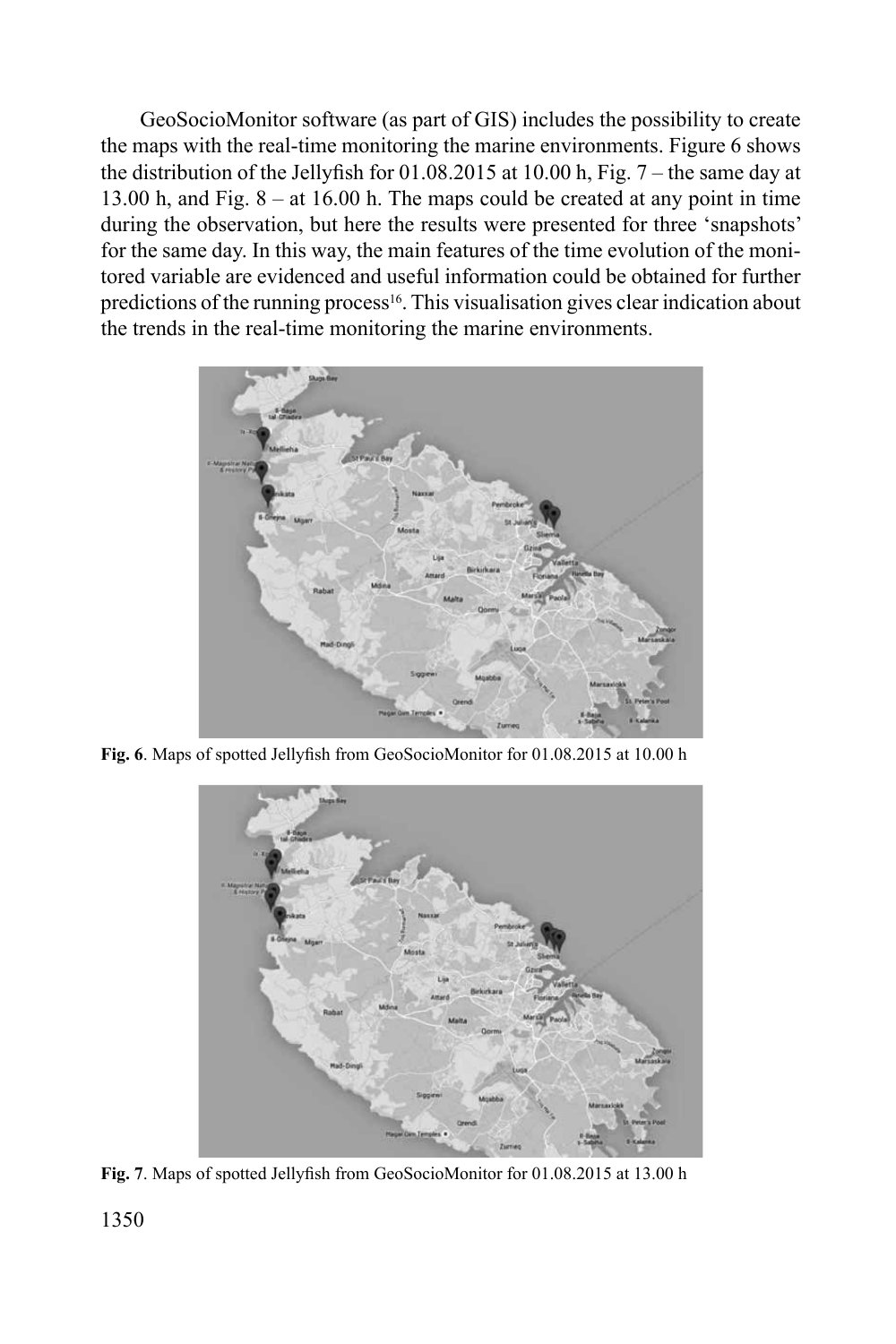

**Fig. 8**. Maps of spotted Jellyfish from GeoSocioMonitor for 01.08.2015 at 16.00 h

## **CONCLUSIONS**

The emergence of social media is putting a different type of big data challenge to the geoinformatics community especially in the meaning of the new volumes of the data. Due to the particularities of the analysis that these data support, differentiate them from traditional geospatial datasets. At the same time, it is important to note that the ability to monitor human observations at a massive scale and to crossreference such data across a variety of sources and modalities (e.g. text, imagery, video, and audio) presents a unique opportunity to validate information regarding the different events (in space and time). The model exhibited in this paper was utilised for the creation of the software application, which enables real-time monitoring of maritime environments using geosocial analyses. Observations carried out in the experimental pilot project of monitoring the appearance of jellyfish in the Maltese sea were proven to be positive results and applicable results. Further research should include text mining and sentiment analyses.

### REFERENCES

- 1. A. M. KAPLAN, M. HAENLEIN: Users of the World, Unite! The Challenges and Opportunities of Social Media. ESCP Europe, F-75011 Paris, France.
- 2. D. BORTHAKUR: Petabyte Scale Data at Facebook. Accessed 03/07/2015. http://www.infoq. com/presentations/Data-Facebook, 2012.
- 3. A. STEFANIDIS, A. COTNOIR, A. CROITORU, A. T. CROOKS, J. RADZIKOWSKI, M. RICE: Statehood 2.0: Mapping Nation-States and Their Satellite Communities through Social Media Content. Cartogr Geogr Inform, **40** (2), 116 (2013).